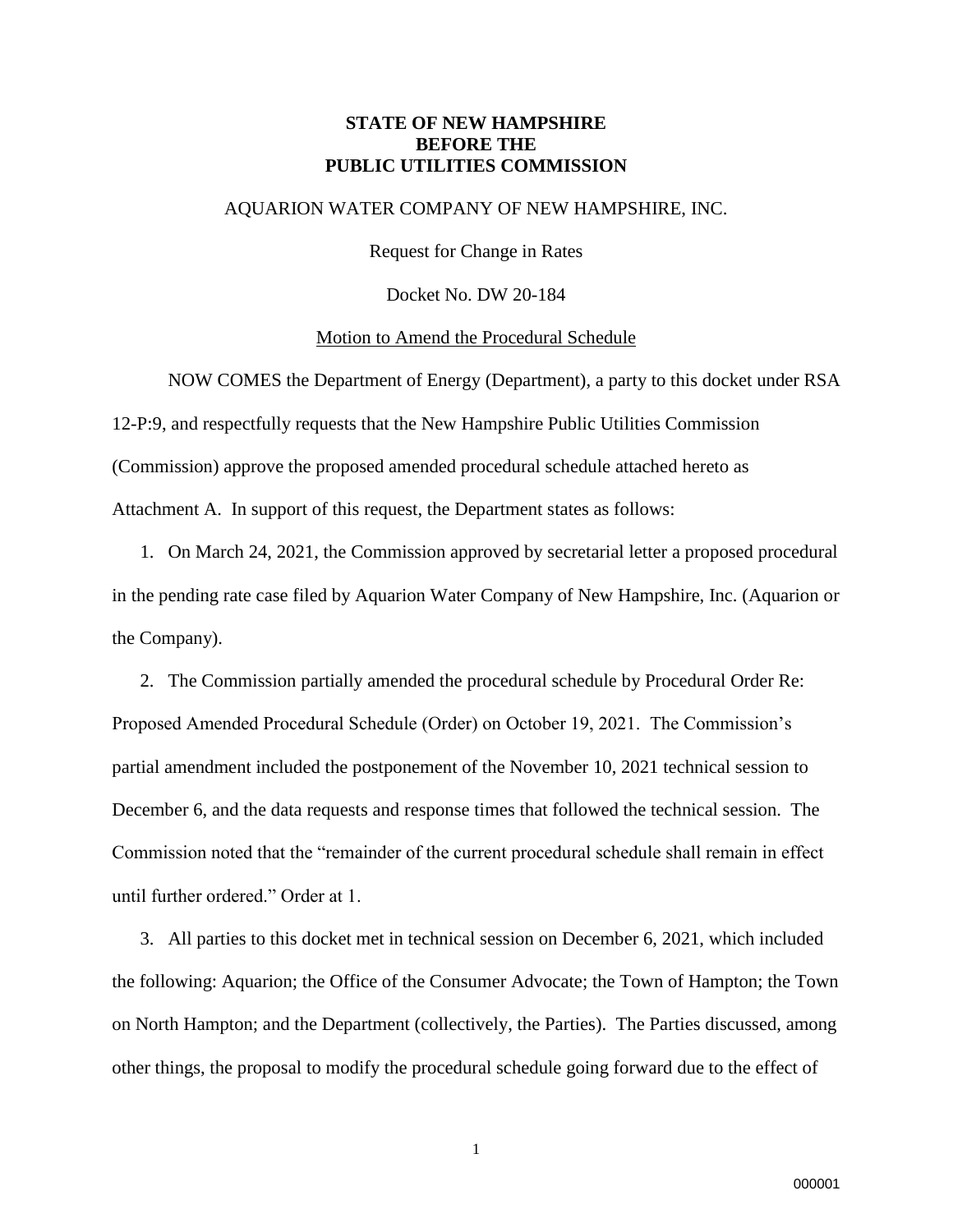the one-month delay of the November technical session. The Parties tentatively agreed to a proposed adjustment in the current procedural schedule as set forth in Attachment A.

4. The Department contends that the proposed procedural schedule modification should be approved as it allows the Parties to adjust to the one-month delay of the postponed technical session, including an adjustment in the dates for testimony submission. As the proposed procedural schedule allows the Parties to better prepare for resolution of this proceeding, the Department contends that the adjustment would serve the public interest.

5. The Department further contends that it is in the public interest to grant the extension of this procedural schedule as an extension of time, pursuant to N.H. Code Admin. Rules Puc 202.04, as it will not cause undue hardship or inconvenience, nor will it unduly delay the proceeding or adversely affect the rights of any party. To the contrary, not approving the proposed procedural schedule modification would adversely affect the rights of all parties, as the current deadline for submission of testimony is little more than a month after the rescheduled technical session. The additional time, furthermore, would allow the Parties to continue striving towards possible settlement of this proceeding.

6. The Parties agreed that the proposed adjustment to the procedural schedule, as set forth in Attachment A, would supersede the remainder of the currently-effective procedural schedule. The Parties, furthermore, agreed that a separate Settlement Track would not be requested at this time. The Parties instead agreed that, if settlement were achieved prior to the final hearing, the Parties would submit the settlement agreement and request a hearing soon thereafter.

7. At the time of this filing, all parties involved in this proceeding the Parties agree to the relief requested in this Motion.

2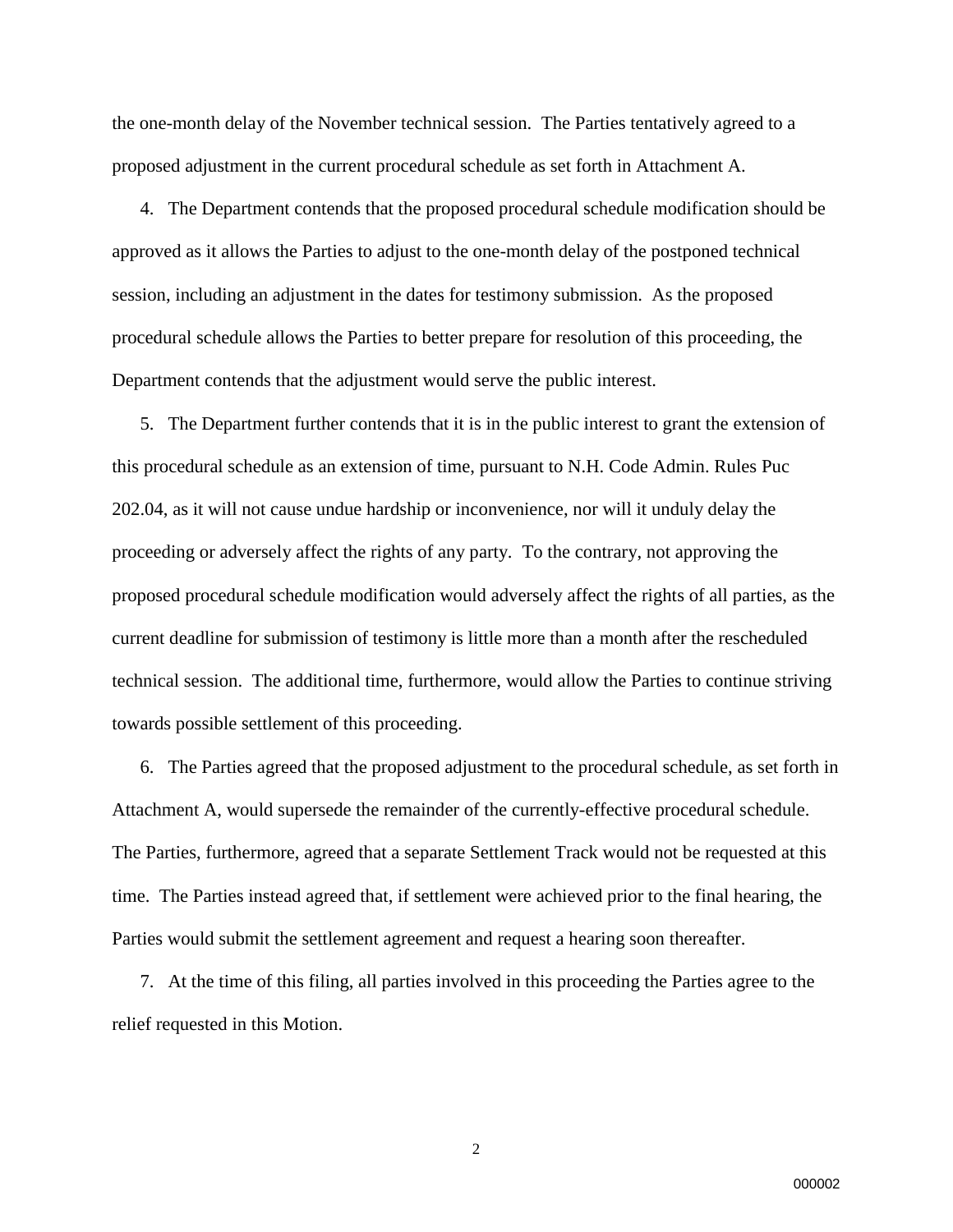WHEREFORE, the Department respectfully requests that this honorable Commission:

A. Approve the proposed amended procedural schedule, as attached; and

B. Grant such other and further relief as may be appropriate under the circumstances.

## December 14, 2021 N.H. DEPARTMENT OF ENERGY

By: */s/* Christopher R. Tuomala

Christopher R. Tuomala, Esq. Hearings Examiner/Staff Attorney Department of Energy 21 South Fruit Street, Suite 10 Concord, NH 03301-2429 (603) 271-3670 [Christopher.R.Tuomala@energy.nh.gov](mailto:Christopher.R.Tuomala@energy.nh.gov)

#### CERTIFICATE OF SERVICE

I hereby certify that a copy of this pleading was provided via electronic mail to the individuals included on the Commission's service list for this docket.

*/s/* Christopher R. Tuomala

Christopher R. Tuomala, Esq.